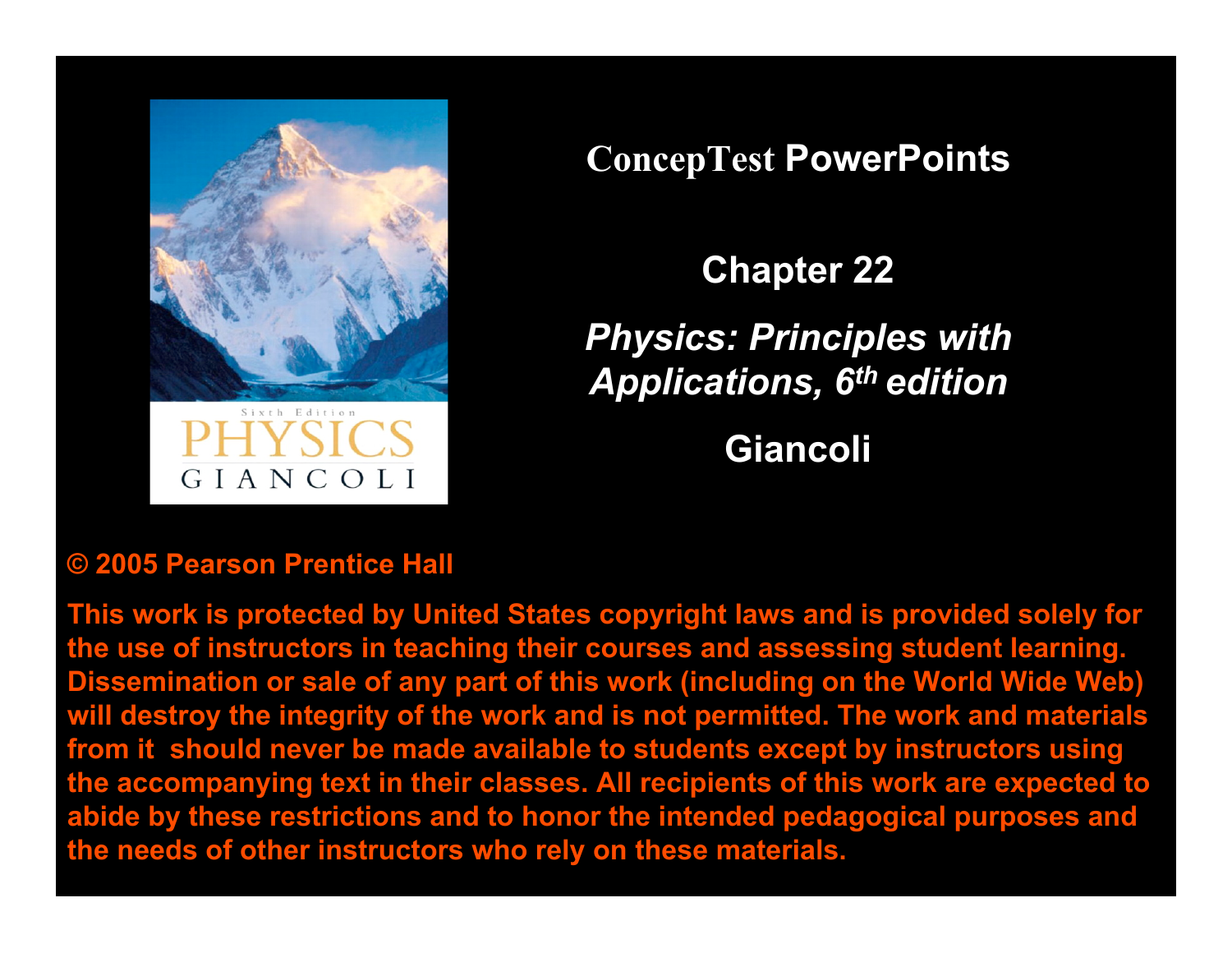# *ConcepTest 22.1a ConcepTest 22.1a* **EM Waves I EM Waves I**

**A loop with an AC current produces a changing magnetic field. Two loops have the same area, but one is made of plastic and the other copper. In which of the loops is the induced voltage greater?**

- **1) the plastic loop**
- **2) the copper loop**
- **3) voltage is same in both**

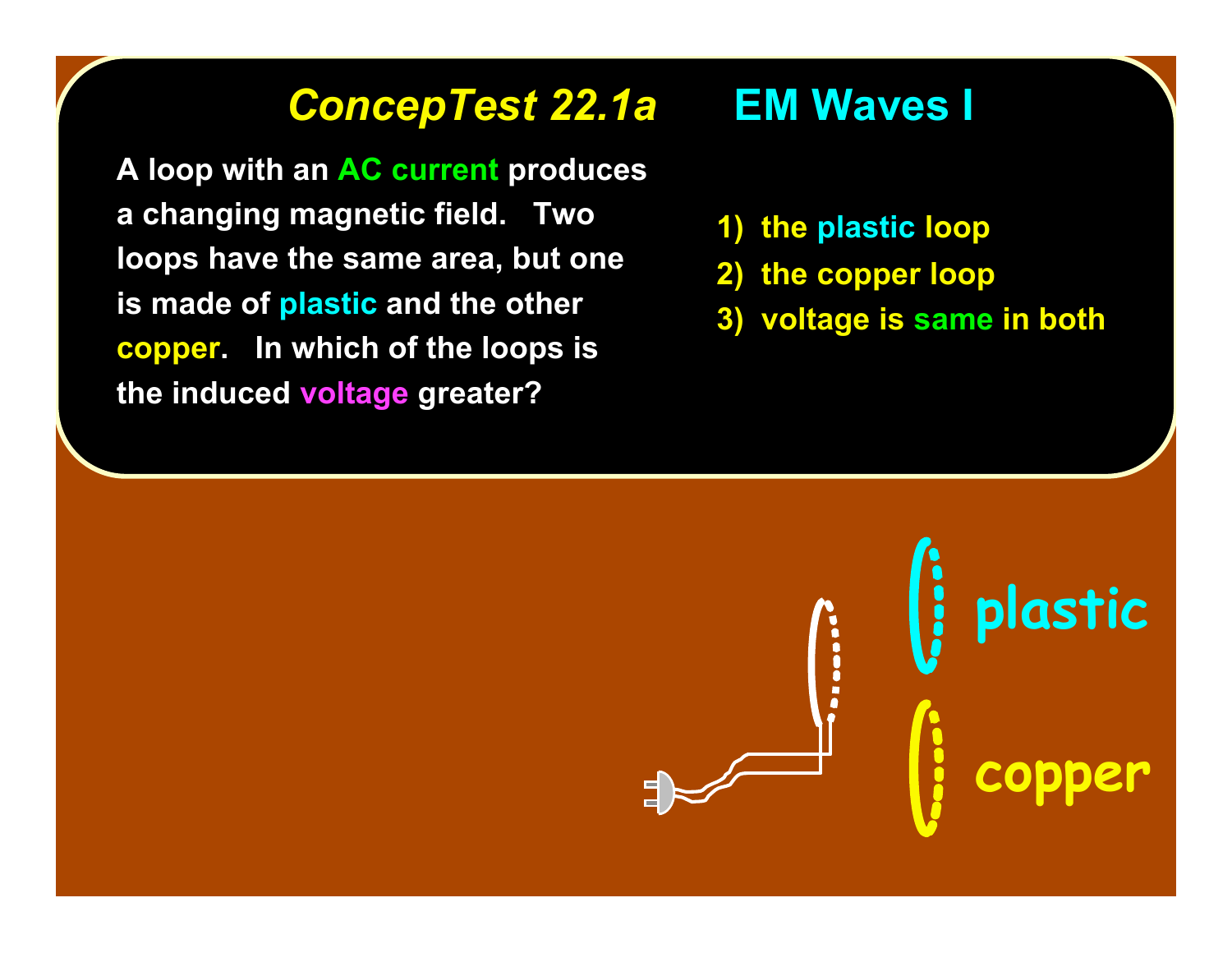# *ConcepTest 22.1a ConcepTest 22.1a* **EM Waves I EM Waves I**

**A loop with an AC current produces a changing magnetic field. Two loops have the same area, but one is made of plastic and the other copper. In which of the loops is the induced voltage greater?**

### **1) the plastic loop**

**2) the copper loop**

**3) voltage is same in both**

 **Faraday's law says nothing about the material:**

 **The change in flux is the same change in flux is the same (and** *N* **is the same), so the induced emf induced emf is the same.** 

**plastic** I **copper**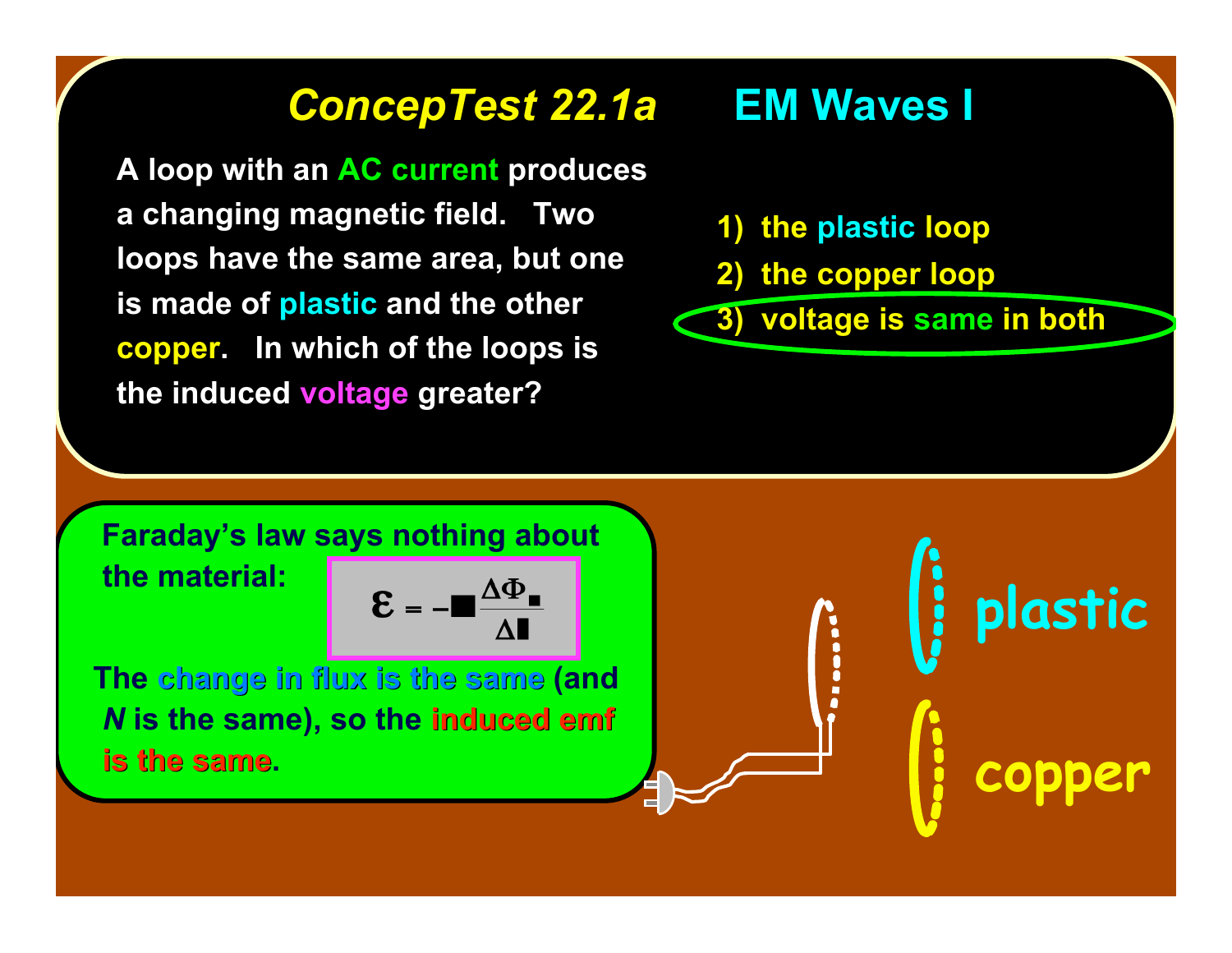### *ConcepTest 22.1b ConcepTest 22.1b* **EM Waves II EM Waves II**

**In which of the loops is the induced current greater?**

- **1) the plastic loop**
- **2) the copper loop**
- **3) current is same in both**

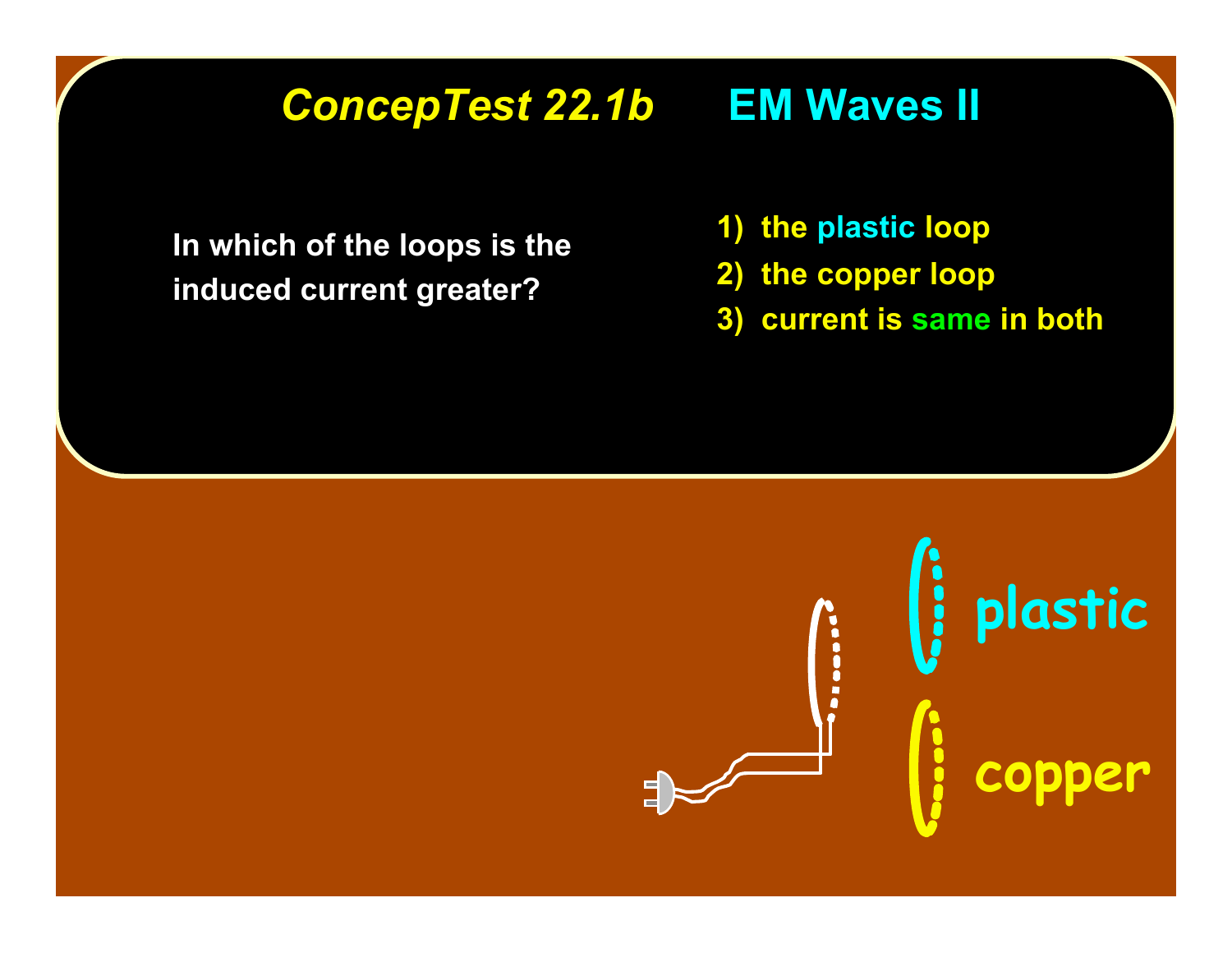### *ConcepTest 22.1b ConcepTest 22.1b* **EM Waves II EM Waves II**

**In which of the loops is the induced current greater?**

**1) the plastic loop 2) the copper loop**

**3) current is same in both**

i

**plastic**

**copper**

**Remember that** *I = V / R* **(Ohm's Law), and copper has smaller has smaller resistance resistance, so the copper loop** has the greater current.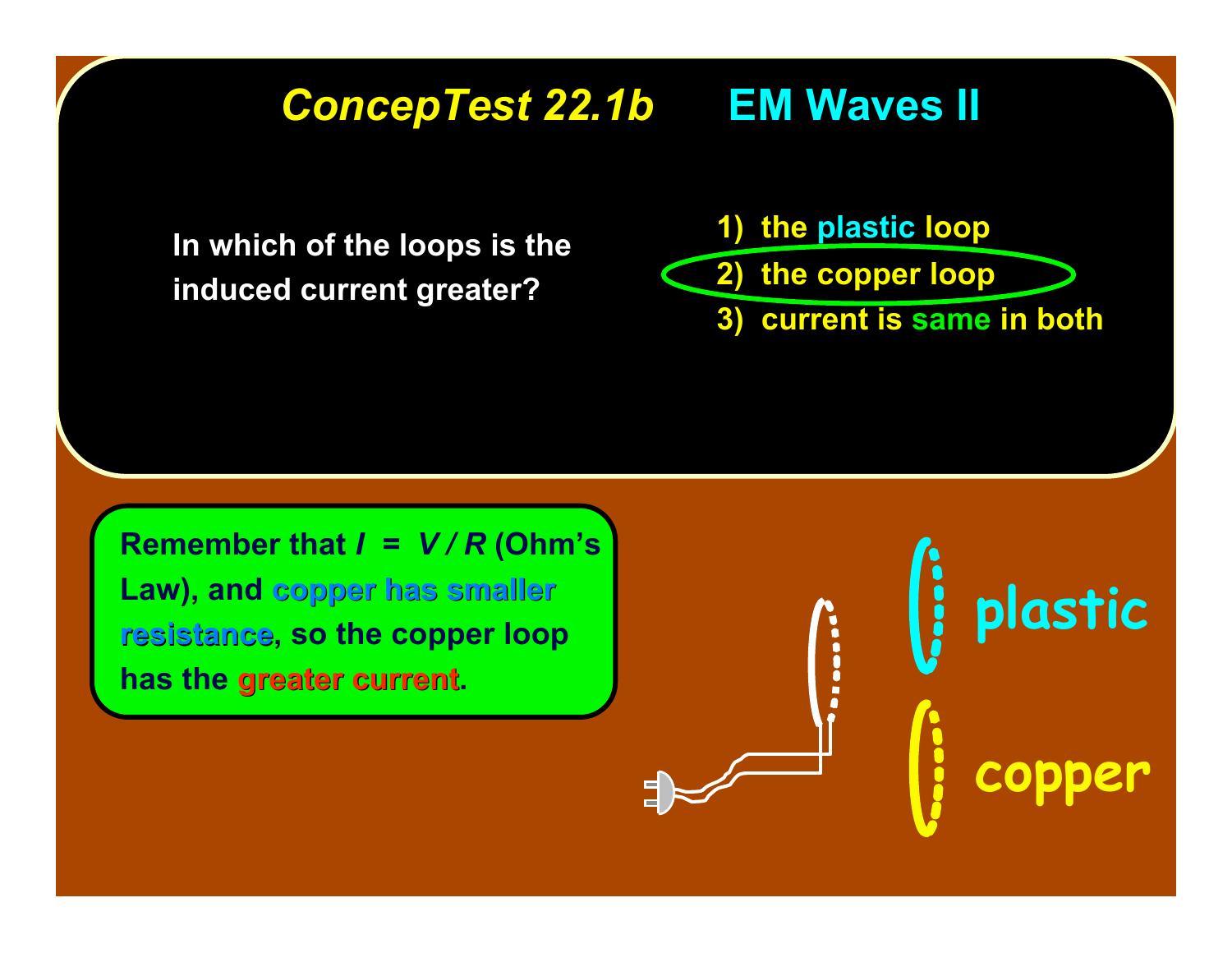### *ConcepTest 22.1c ConcepTest 22.1c* **EM Waves III EM Waves III**

**A loop with an AC current produces a changing magnetic field. Consider a copper loop and next to it, imagine a loop of air of equal size. In which of the loops will the induced electric field be greater?**

- **1) the plastic loop**
- **2) the copper loop**
- **3) Electric field is same in both**

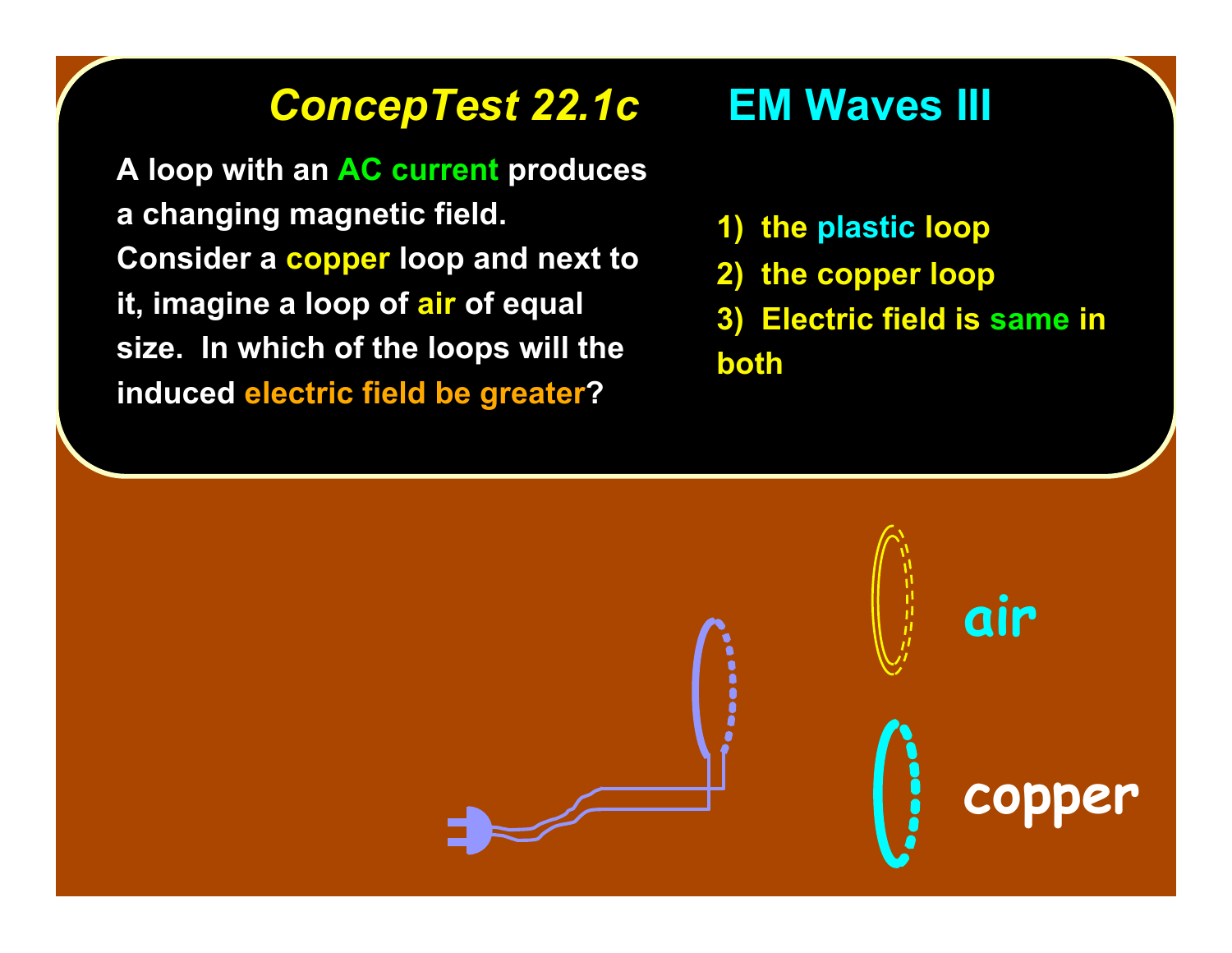### *ConcepTest 22.1c ConcepTest 22.1c* **EM Waves III EM Waves III**

**A loop with an AC current produces a changing magnetic field. Consider a copper loop and next to it, imagine a loop of air of equal size. In which of the loops will the induced electric field be greater?**

- **1) the plastic loop**
- **2) the copper loop**
- **3) Electric field is same in both**

 **Just as in the example with the plastic loop, the induced electric induced electric field will be the same in both !** 

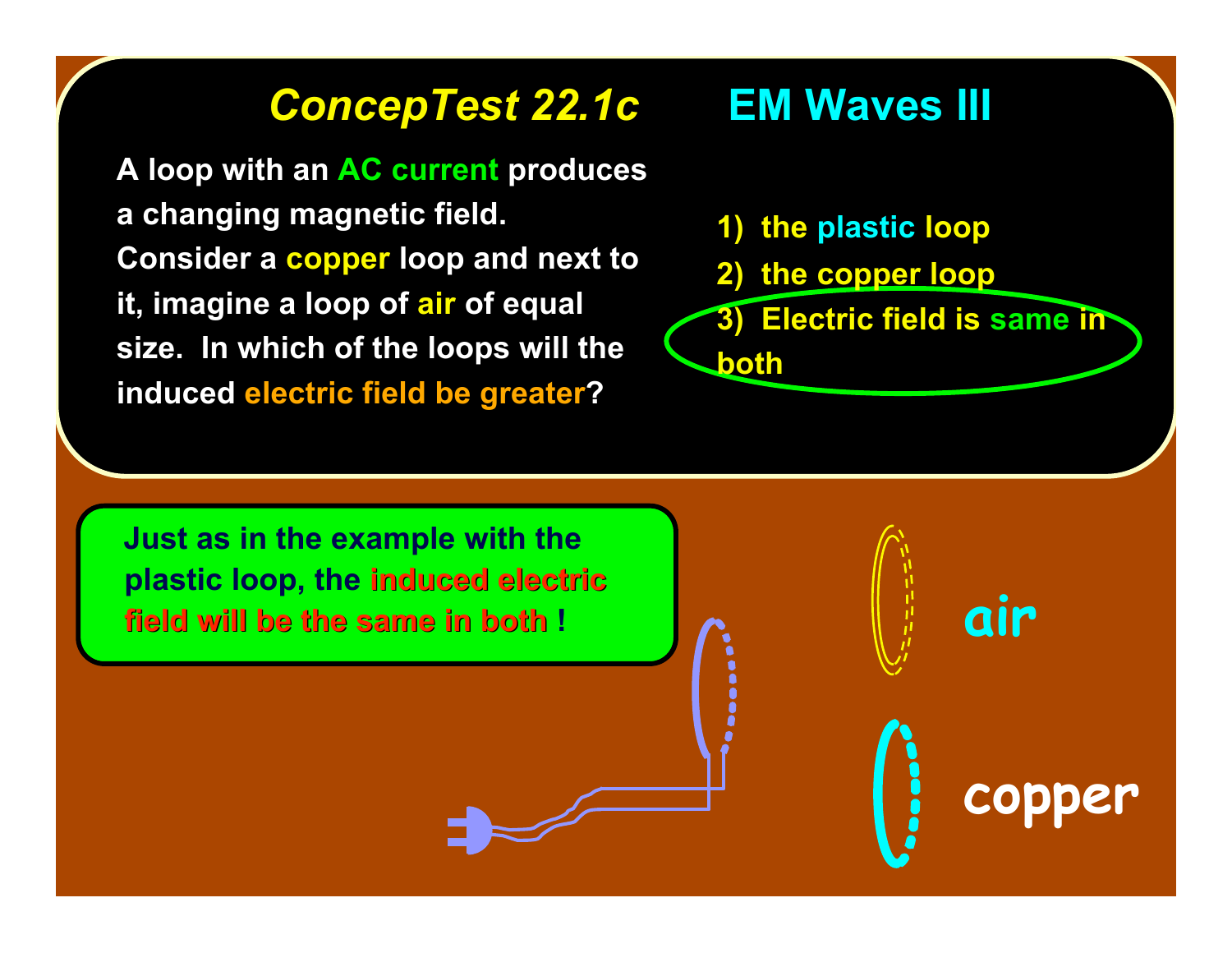### *ConcepTest 22.2 ConcepTest 22.2* **Oscillations Oscillations**

**The electric field in an EM wave traveling northeast wave traveling northeast oscillates up and down. In oscillates up and down. In what plane does the what plane does the magnetic field oscillate? magnetic field oscillate?**

- **1) In the north-south plane.**
- **2) In the up-down plane. In the up-down plane.**
- **3) In the NE-SW plane. In the NE-SW plane.**
- **4) In the NW-SE plane. 4) In the NW-SE plane.**
- **5) In the east-west plane. 5) In the east-west plane.**

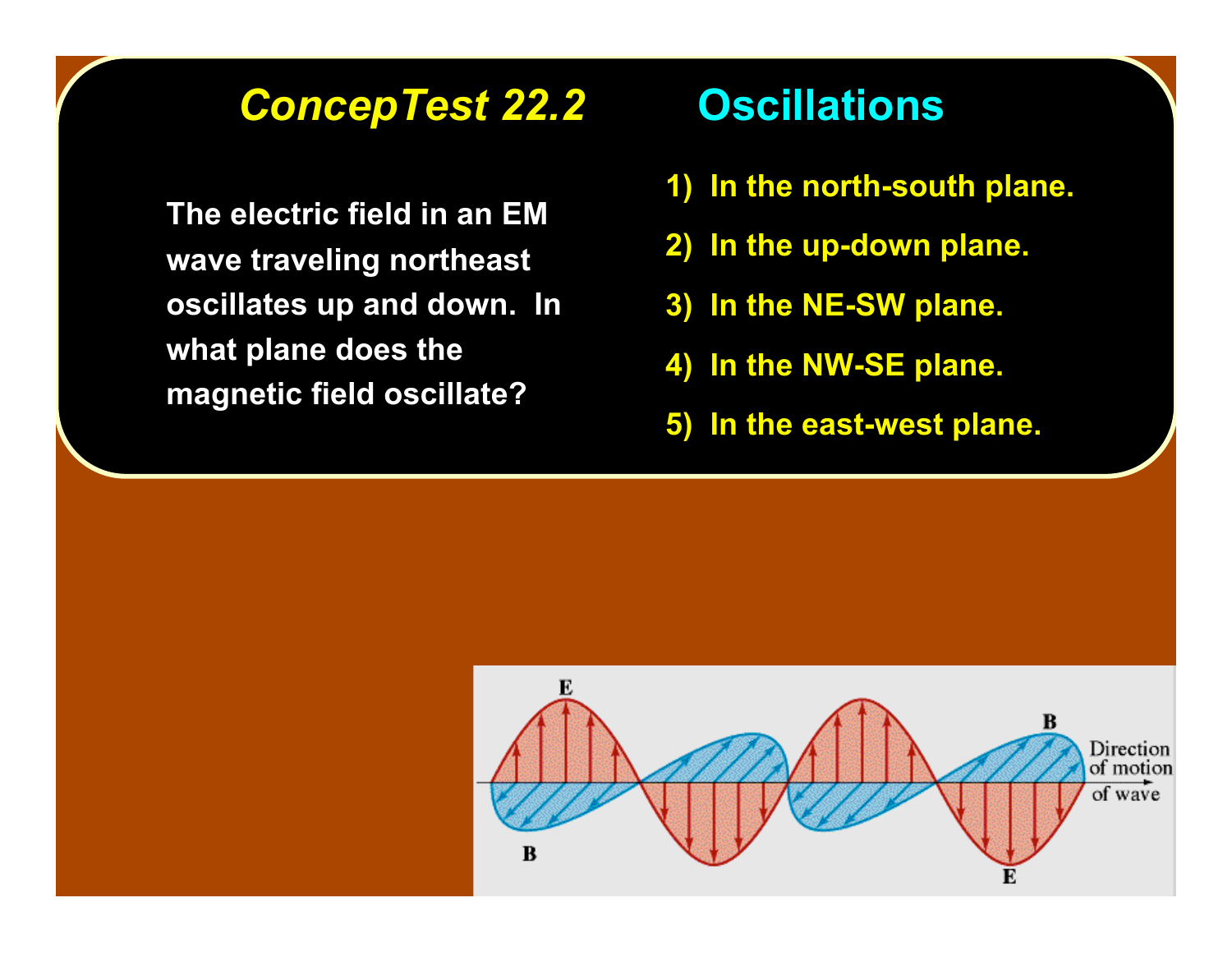### *ConcepTest 22.2 ConcepTest 22.2* **Oscillations Oscillations**

**The electric field in an EM wave traveling northeast wave traveling northeast oscillates up and down. In oscillates up and down. In what plane does the what plane does the magnetic field oscillate? magnetic field oscillate?**

- **1) In the north-south plane.**
- **2) In the up-down plane. In the up-down plane.**
- **3) In the NE-SW plane. In the NE-SW plane.**

**4) In the NW-SE plane. 4) In the NW-SE plane.**

**5) In the east-west plane. 5) In the east-west plane.**

 **The magnetic field oscillates perpendicular to** *BOTH* **the electric field and the direction of the wave. Therefore the magnetic field must oscillate in the NW-SE plane.**

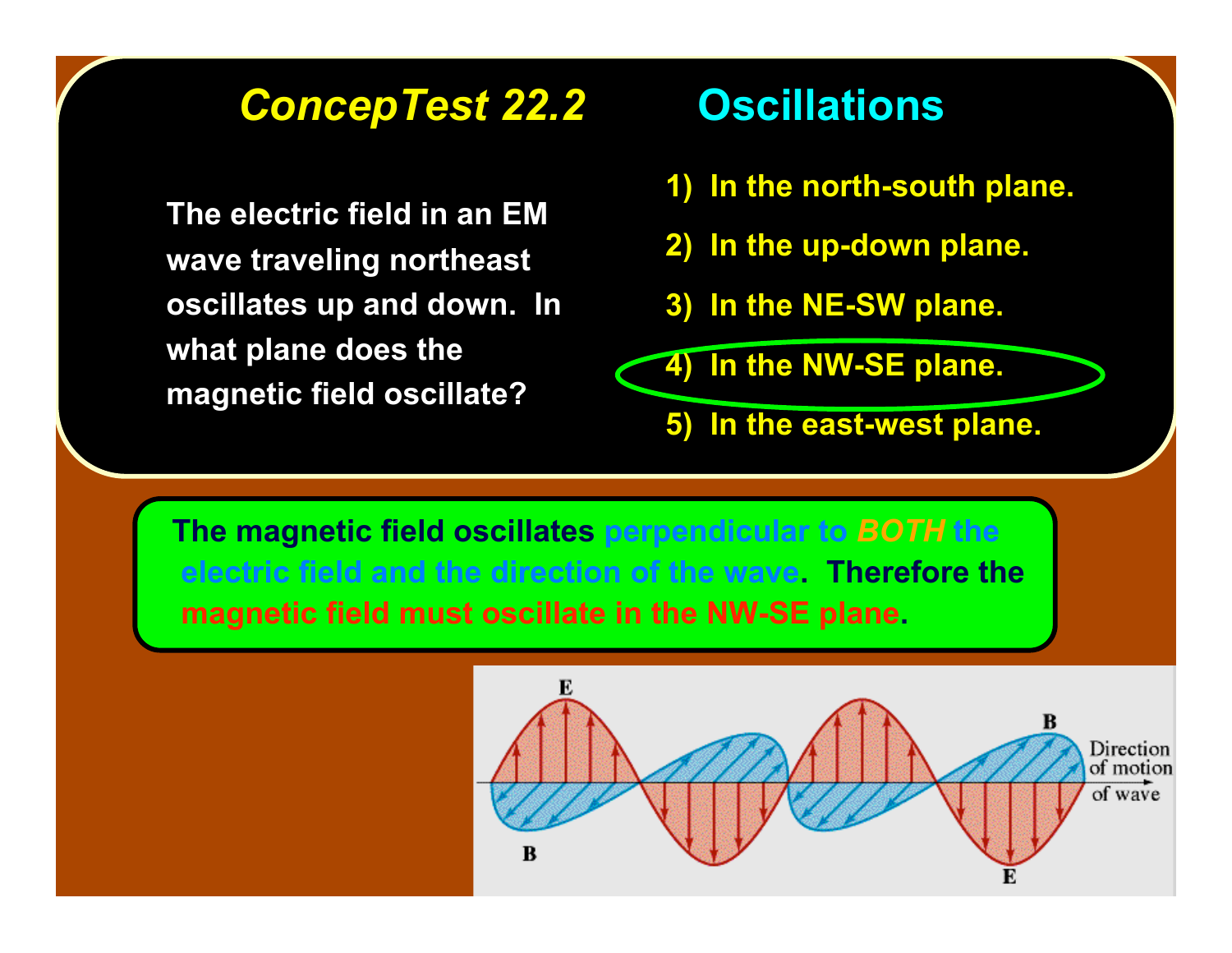### *ConcepTest 22.3 ConcepTest 22.3* **TV Antennas TV Antennas**

**Before the days of cable, televisions often had two antennae on them, one straight, and one circular. Which antenna picked up the magnetic oscillations?**

- **1) the circular one the circular one**
- **2) the straight one**
- **3) both equally, they were both equally, they were straight and circular for different straight and circular for different reasons. reasons.**

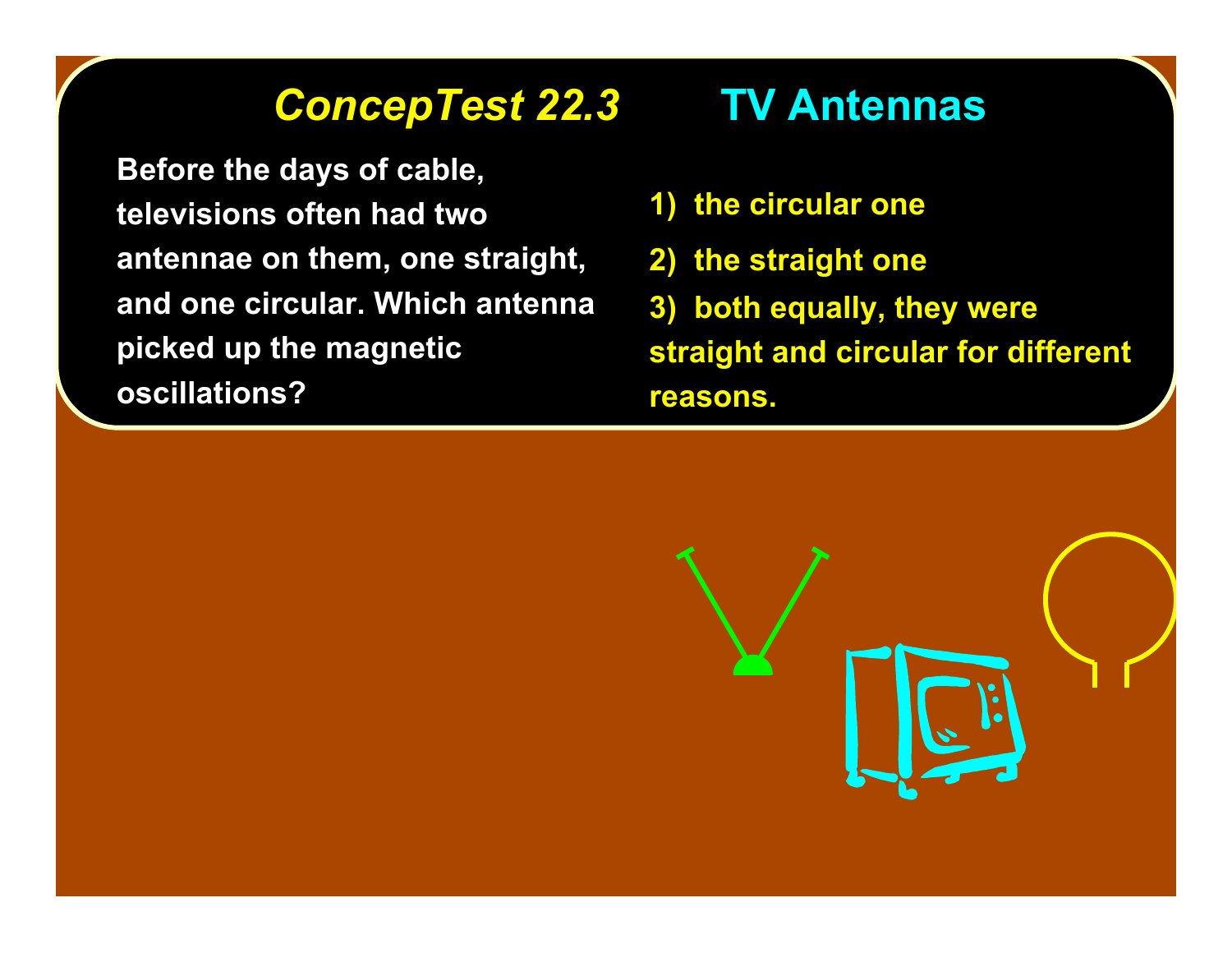### *ConcepTest 22.3 ConcepTest 22.3* **TV Antennas TV Antennas**

**Before the days of cable, televisions often had two antennae on them, one straight, and one circular. Which antenna picked up the magnetic oscillations?**

- **1) the circular one**
- **2) the straight one**
- **3) both equally, they were both equally, they were**

**straight and circular for different straight and circular for different reasons. reasons.**

**The varying B field in the loop means the flux is changing and therefore an EMF is induced.**

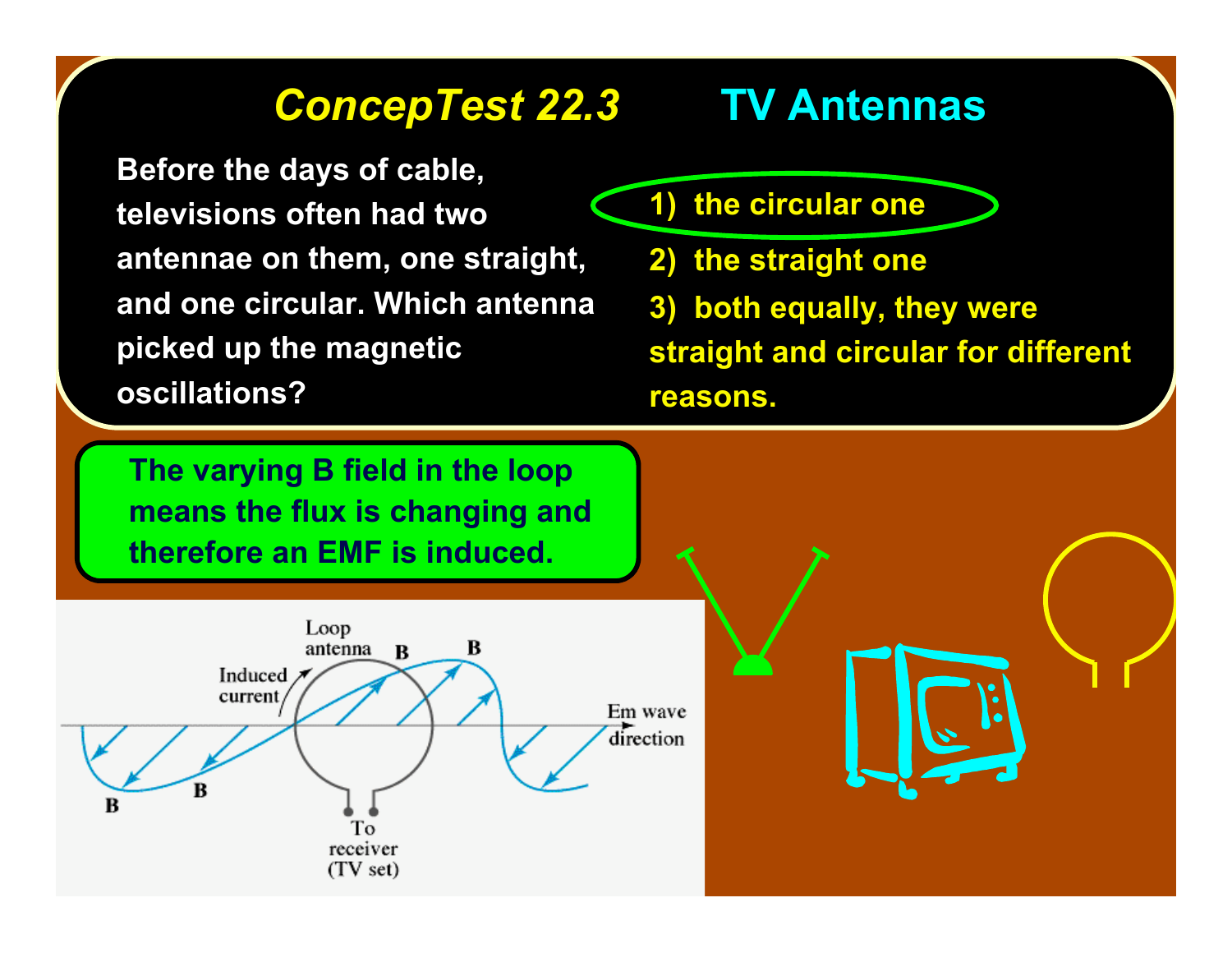### **ConcepTest 22.4 Radio Antennas**

**If a radio transmitter has a vertical If a radio transmitter has a vertical antenna, should a receiver antenna, should a receiver's antenna be vertical or horizontal to obtain the best reception? to obtain the best reception?**

- **1) vertical vertical**
- **2) horizontal horizontal**
- **3) doesn't matter**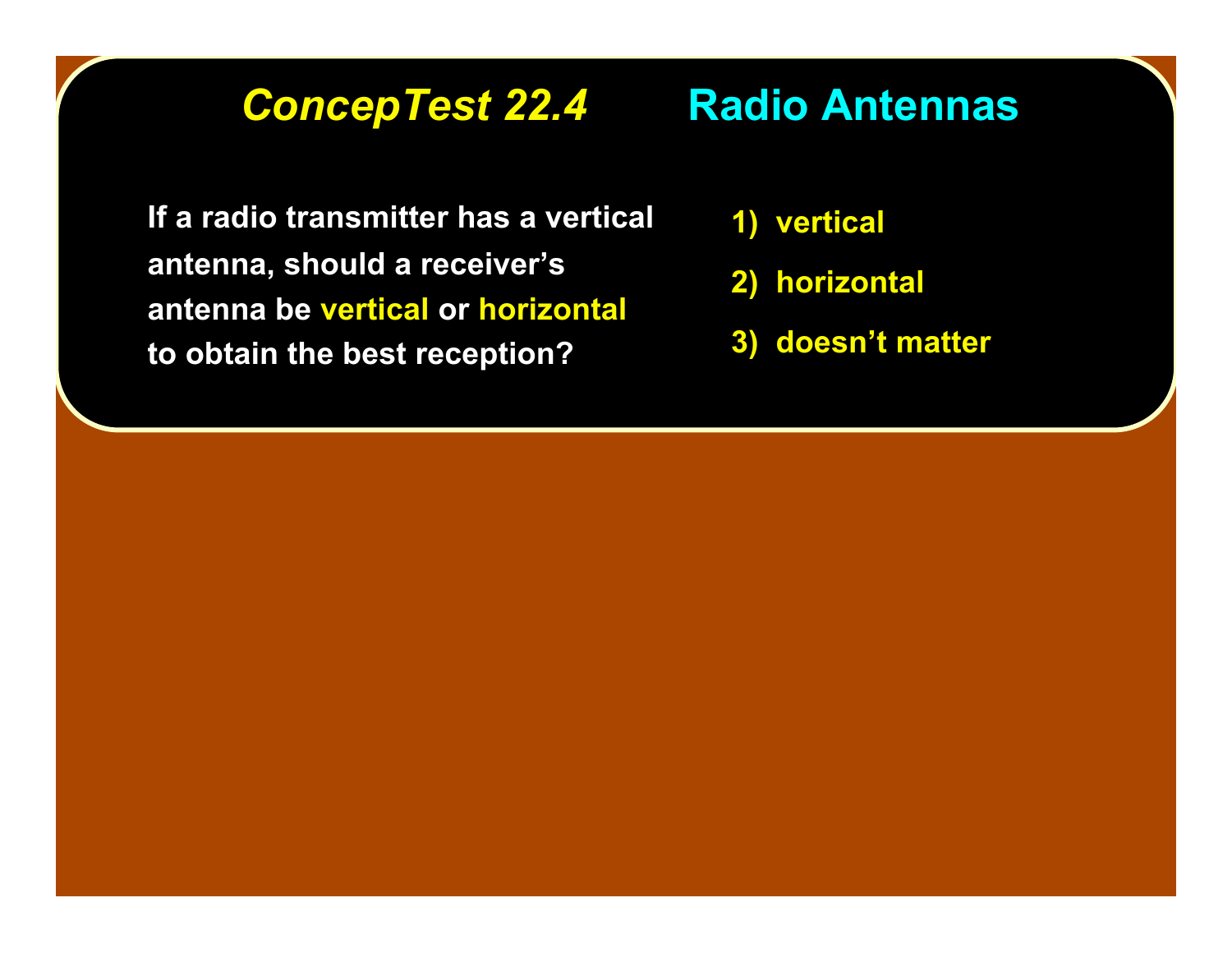# **ConcepTest 22.4 Radio Antennas**

**If a radio transmitter has a vertical If a radio transmitter has a vertical antenna, should a receiver antenna, should a receiver's antenna be vertical or horizontal to obtain the best reception? to obtain the best reception?**

**1) vertical vertical**

- **2) horizontal horizontal**
- **3) doesn't matter**

 **If a wave is sent out from a vertical vertical antenna antenna, the electric field oscillates electric field oscillates up and down up and down. Thus, the receiver receiver's antenna should also be antenna should also be vertical vertical so that the arriving electric field can set the charges in motion.**

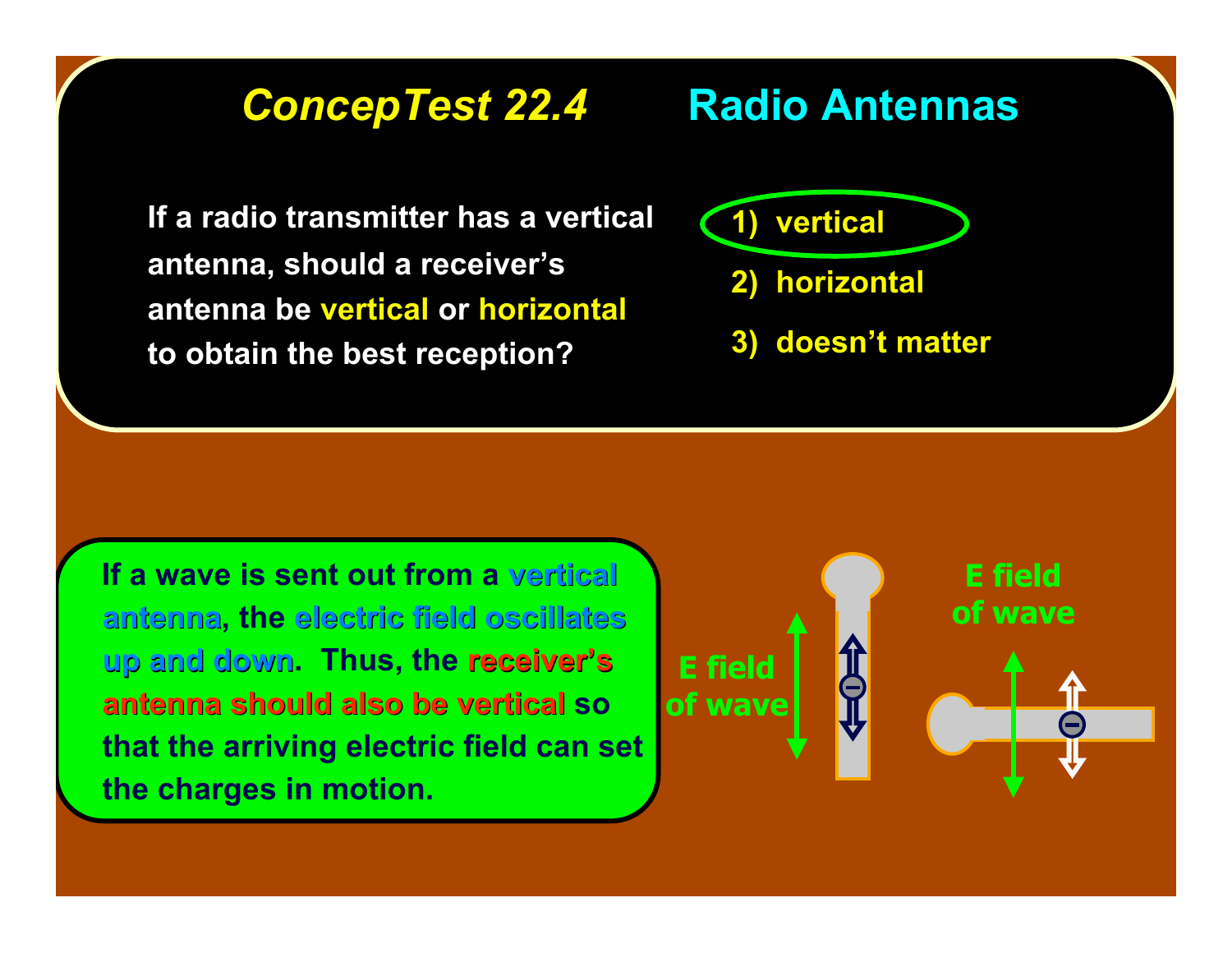### **ConcepTest 22.5 Heat Insulation**

Imagine you are an alien from another planet with *infrared eyes*. **What do you see when you look around the room? What do you see when you look around the room?**

- **1) Bright spots where the bodies are and dark elsewhere.**
- **2) Dark spots where the bodies are and bright elsewhere. 2) Dark spots where the bodies are and bright elsewhere.**
- **3) The same as what we see, only everything looks red. 3) The same as what we see, only everything looks red.**
- **4) The same as what we see, except that red is invisible. 4) The same as what we see, except that red is invisible.**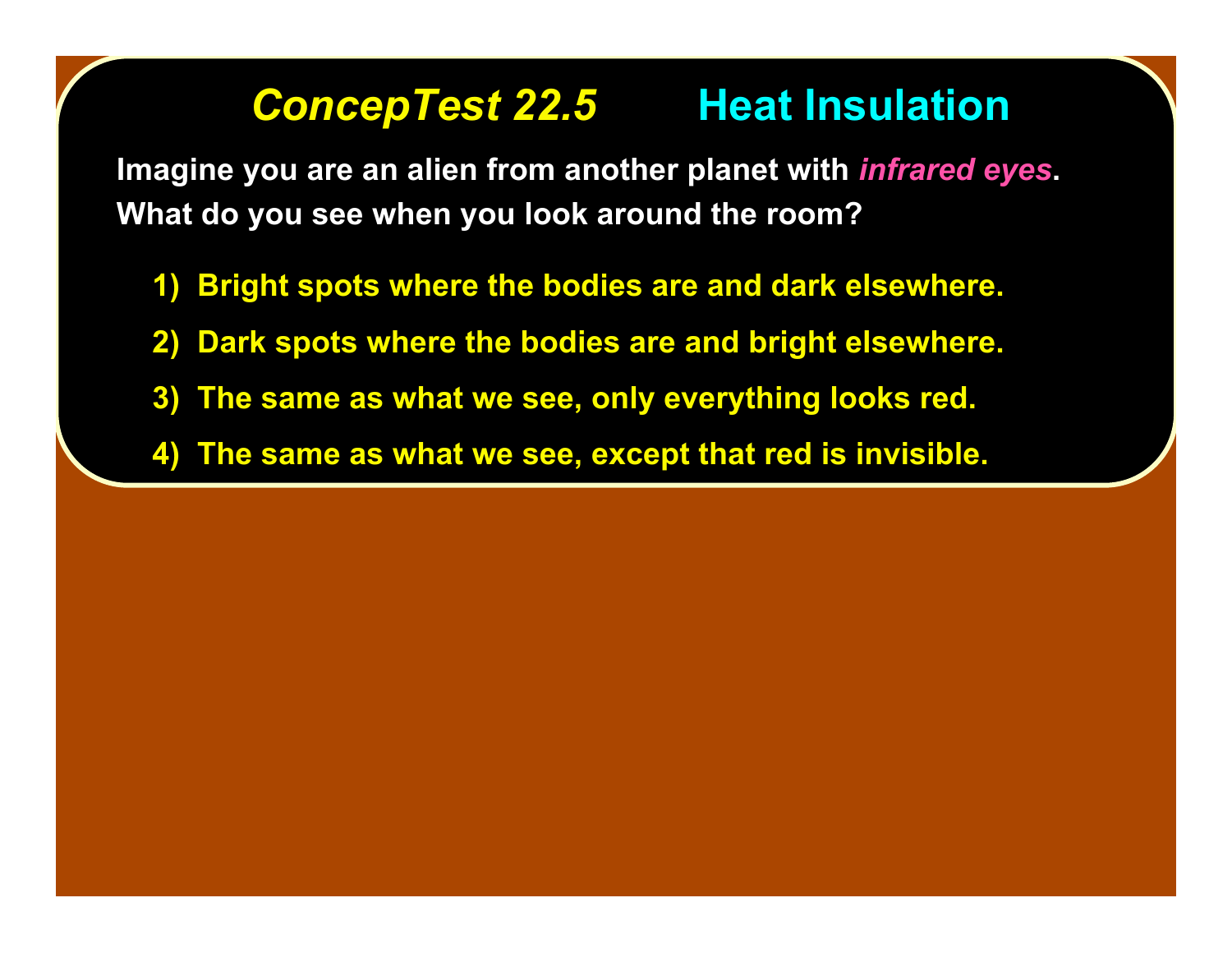### **ConcepTest 22.5 Heat Insulation**

Imagine you are an alien from another planet with *infrared eyes*. **What do you see when you look around the room? What do you see when you look around the room?**

**1) Bright spots where the bodies are and dark elsewhere.** 

- **2) Dark spots where the bodies are and bright elsewhere. 2) Dark spots where the bodies are and bright elsewhere.**
- **3) The same as what we see, only everything looks red. 3) The same as what we see, only everything looks red.**
- **4) The same as what we see, except that red is invisible. 4) The same as what we see, except that red is invisible.**

 **Bodies are sources of heat and therefore emit infrared radiation emit infrared radiation. An alien with an instrument to detect infrared would see these sources as bright spots sources as bright spots.**

**Infrared photo of a building to check the heat insulation – where are the problem spots in this case?**

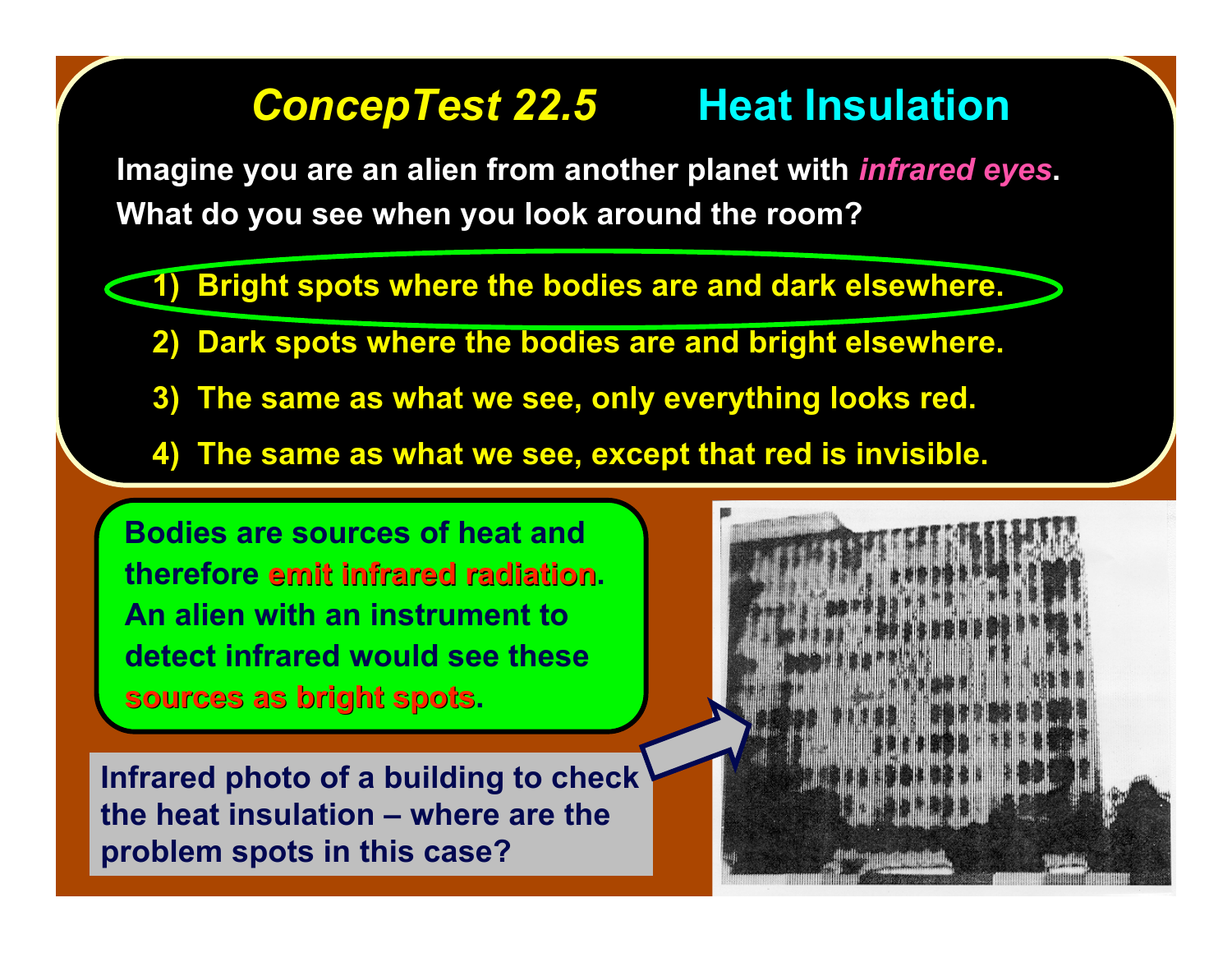### **ConcepTest 22.6 Superman**

**Since Superman is from the planet Since Superman is from the planet Krypton his eyes are sensitive to the Krypton his eyes are sensitive to the entire electromagnetic spectrum. entire electromagnetic spectrum. Does that mean he can use x-ray Does that mean he can use x-ray vision to see that Lois Lane is being vision to see that Lois Lane is being kidnapped in the other room? kidnapped in the other room?**

- **1) Yes, no problem**
- **2) Nope, he can 2) Nope, he can't**
- **3) Need more information 3) Need more information**